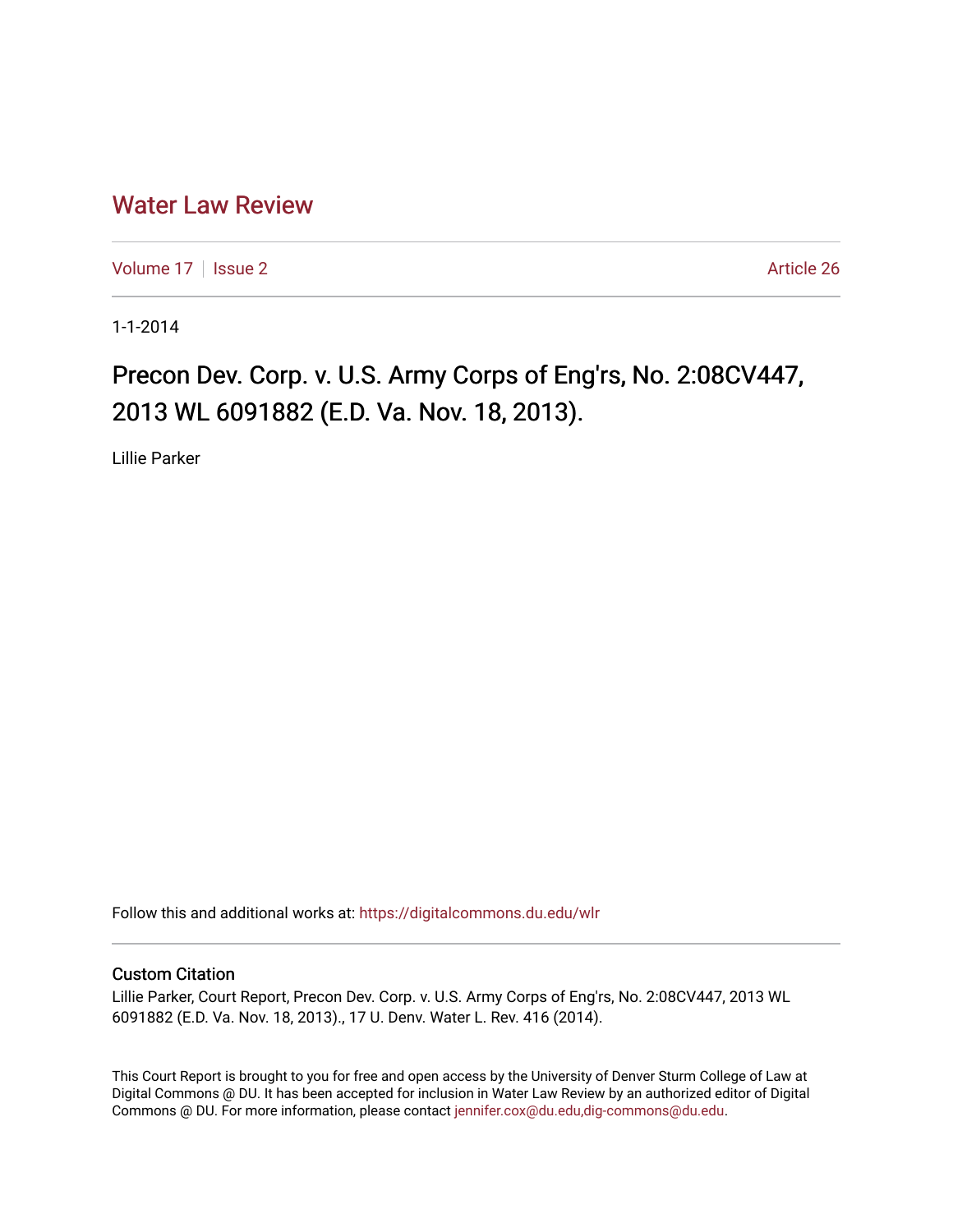First, regarding the claims against the Federal Defendants, the United States District Court for the District of Nebraska ("court") noted that the dispute involved appropriation or apportionment of water resources, which is a matter of state law. State law governs water apportionment and the Federal Defendants did not have a corresponding obligation under Federal law. Second, the court found the Irrigation Districts failed to show an unequivocal waiver of the United States' sovereign immunity because not all entities with water rights in the **RRB** were parties to the suit, thereby making the McCarran Amendment inapplicable. The McCarran Amendment makes state courts the primary forum for water rights claims and can waive the United States' sovereign immunity in certain state water cases. Here, the amendment was inapplicable because the Irrigation Districts advanced water rights that arose under Nebraska law and turned on an interpretation of Nebraska law. Also, the court found the Irrigation Districts failed to state a cognizable claim against the Federal Defendants because state<br>law controlled the relevant water rights. law controlled the relevant water rights. Having found the claims against the Federal Defendants subject to dismissal, the court declined to exercise supplemental jurisdiction regarding the State and DNR Defendants. The court reasoned that the claim involved novel state law issues and a current action was pending in a Nebraska state court. The court

did not address the Eleventh Amendment immunity issues because the Irrigation Districts did not allege any federal violations. Accordingly, the court granted the motion to dismiss all of the Irrigation Districts' claims.

*Dane Mueller*

## **UNITED STATES DISTRICT COURT FOR THE EASTERN DISTRICT OF VIRGINIA**

Precon Dev. Corp. v. **U.S.** Army Corps of Eng'rs, No. 2:08CV447, **2013 WL 6091882 (E.D.** Va. Nov. **18, 2013).** (holding (i) the Corps' extensive factual findings were not arbitrary and capricious and (ii) the Corps' ultimate determination that a significant nexus existed between the relevant wetlands and the Northwest River was sufficiently persuasive to subject the wetlands to the Clean Water Act).

This case involved 4.8 acres of wetlands ("subject wetlands") located in Chesapeake, Virginia for which Precon Development Corporation ("Precon") sought a permit to develop. The development area contained a total of **658** acres, about half of which were wetlands. **166** of the wetland acres flowed into the St. Brides Ditch ("the Ditch"), including the subject wetlands. The Ditch is a tributary, running along the western boundary of the wetlands area, flows south until it joins with the Hickory Ditch, and then both ditches feed into the Northwest River ("the river"). The second tributary to the river consisted of a seasonal relatively permanent water that ran in the southwest corner of the wetlands and flowed into the Ditch.

The United States District Court for the Eastern District of Virginia ("district court") received the case on remand from the United States Court of **Ap-**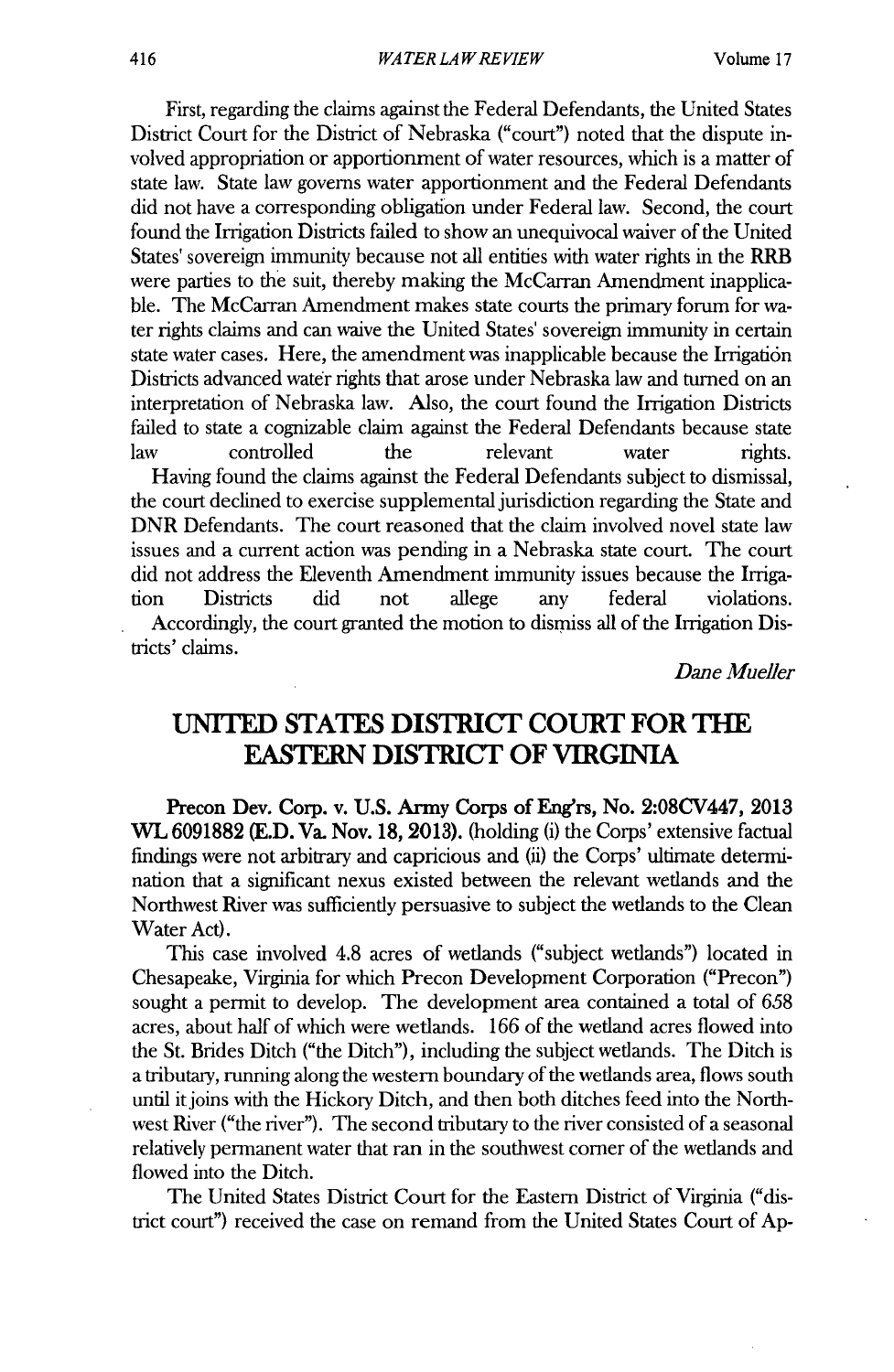peals for the Fourth Circuit ("court of appeals"). The court of appeals determined the original administrative record contained insufficient information to evaluate the United States Army Corps of Engineers' ("Corps") conclusion that a significant nexus existed between the wetland and the river. Thus, on remand, the district court examined the Corps' improved and amended record in accordance with the court of appeals' direction.

The court of appeals based their suggestions for remand upon the "significant nexus" test in Justice Kennedy's concurrence in *Rapanos v. United States.* Before remanding the case, the court of appeals provided guidance to the Corps regarding the nature of the report needed for reconsideration. The court of appeals noted that the report did not need to include laboratory tests or quantitative measurements, but could instead include qualitative evidence like expert testimony about the functions of the relevant wetlands, adjacent tributaries, and the river. The court of appeals specifically stated that the administrative record should adequately address (i) the condition of the Northwest River, (ii) the actual flow rates of the two tributaries, and (iii) the significance of that flow. The court of appeals also charged the Corps with documenting how the wetlands significantly, rather than insubstantially, affected the integrity of the navigable waters.

After the court of appeals remand, the district court also remanded the case to the Corps for additional administrative review. After the Corps developed a new record, the district court considered cross-motions for summary judgment. **A** magistrate judge first heard oral arguments on the motions before filing a Report and Recommendation ("R&R") with the district court. The **R&R** recommended that the district court grant the Corps' motion for summary judgment. Precon subsequently filed an objection to three of the R&R's findings: (i) the condition of the Northwest River, (ii) the flow of the relevant tributaries, and (iii) the function of the wetlands in relation to these tributaries and the river. The district court analyzed each in turn.

In considering the condition of the river, the district court noted that the river was an impaired body of water due to low dissolved oxygen **("DO")** levels. Low DO levels are generally the result of high levels of nitrogen or phosphorus. Precon asserted that the evidence did not support a finding of excessive nitrogen because the record found only phosphorus as a nutrient of concern. As such, Precon contended that any role the Precon wetlands and similarly situated wetlands have on nitrogen cycling did not significantly impact the chemical or biological quality of the river.

The district court found that the record did not support Precon's logic. The court determined that excess nutrient inputs from the wetlands cause eutrophication, which contributes to low **DO** levels in the river. Further, the court of appeals previously found that the wetlands and their adjacent tributaries trap sediment and nitrogen. Based on this record, the district court made two determinations. First, the court determined that the Corps' finding that the wetlands prevent additional nutrients from reaching the river was not arbitrary and capricious because the record showed that both nitrogen and phosphorus levels were important to downstream water quality, and that the wetlands trap sediment and nitrogen. Second, the district court noted that it was not necessary for the Corps to demonstrate that there were high nitrogen levels in the river and its relevant tributaries on remand-it only needed to make general findings about the river's